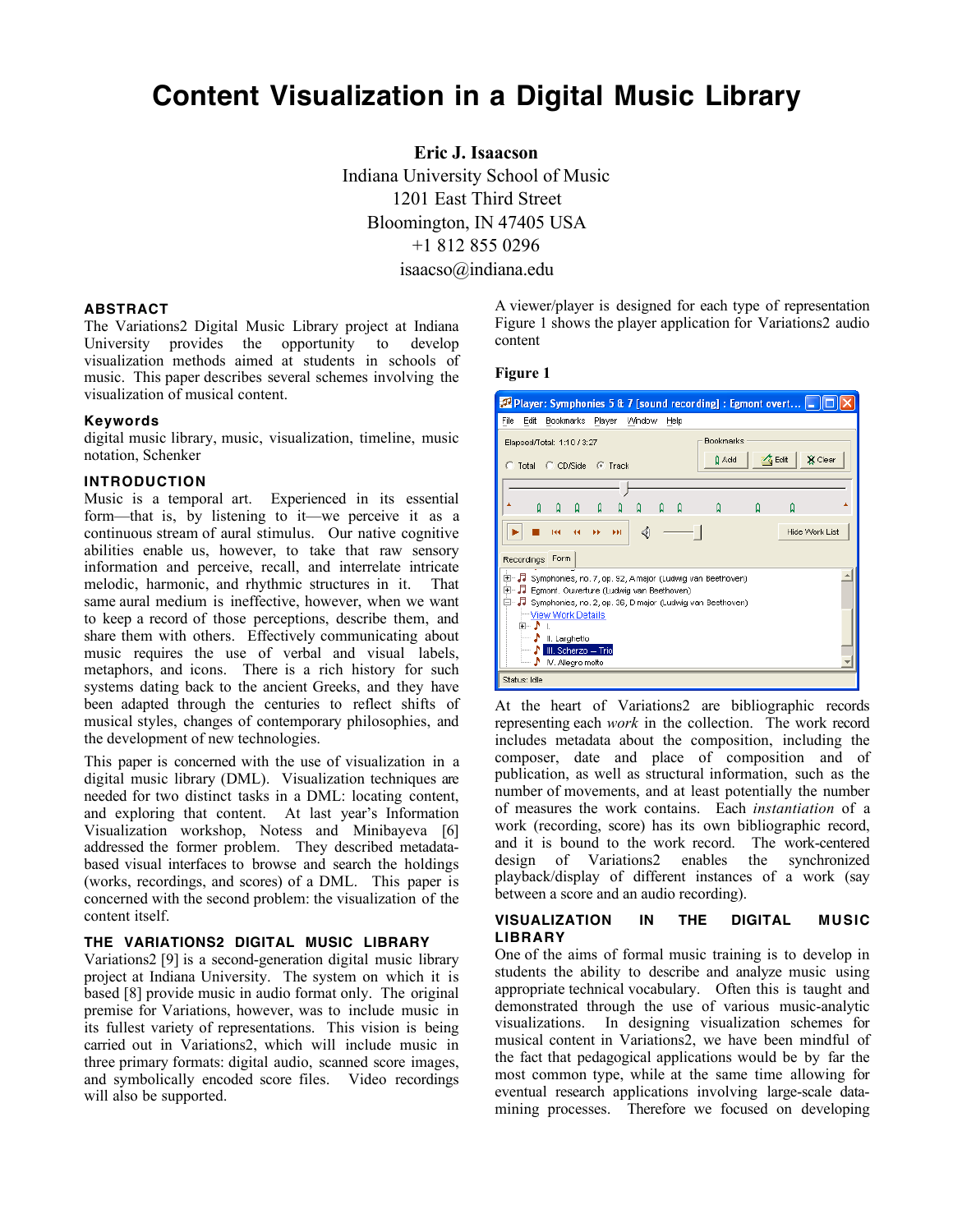music visualization schemes supporting the teaching and learning activities of the School of Music and the patrons of the Cook Music Library at Indiana University. This section of the paper describes these efforts. The following section will describe possible future developments.

#### **Score Notation**

The standard notation of Western music is certainly the most familiar way of visualizing musical content. Its principal purpose is to permit the realization of a composition in a performance. In that sense it serves roughly the same function as the printed word does for speech, say, as a script for a play. It communicates through a small number of simple *metaphors* (left-to-right orientation representing time, height on the musical staff representing audio frequency), *icons* with conventionally understood meanings (such as the use of variously shaped noteheads to represent different note durations, and symbols such as *sharps* and *flats* to raise or lower a note), and descriptive *text* (to indicate performance tempo, dynamics). Indeed, trained musicians can glean much information from a score, can hear in their mind's "ear" approximately how the music sounds, and can find patterns, contrasts, and other structural features of the music. Music schools probably spend more time helping students learn effective score reading than they do developing their critical listening abilities. For this reason, scanned score images are being included in the Variations2 digital music library alongside recorded performances.

#### **Score Editor**

Variations2 will also include symbolically encoded scores, together with the ability to display and edit them. Scanned score images have the benefit of being professionally typeset and edited, plus they are relatively easy to implement—requiring only scanning. Using encoded scores in conjunction with an appropriately designed music notation editor provides its own benefits, however. Among them are that the music can be re-edited, modified, and excerpted, which supports pedagogical activities such as model composition exercises in which a student is given part of an existing composition and then asked to complete it in the same style. The notation itself can be enhanced, for instance through the use of selective color display. Furthermore, a collection of encoded scores can be searched and subjected to batch-processing, which will have benefits for researchers.

#### **Score Annotation**

By itself, a musical score is largely uninterpreted, and hence does not represent an analysis of the work. We are therefore adding the ability to annotate a score in the library in a variety of ways (Figure 2). Drawing tools will enable a user to add lines, arrows, boxes, and other shapes. One kind of pre-defined object (such as the one circled at the top of the figure) enables users to attach pre-defined analytic labels of various kinds to notes. Another type (circled at the bottom of the figure) enables the user to type in the symbols used to analyze chord functions in the key. The boxes automatically apply the appropriate sub- and superscripting, which simplifies input. Users will also be able to attach arbitrary text to the musical score.

#### **Figure 2**



#### **Analytic Notation**

The integrated notation editor planned for the display of encoded music in Variations2 will also support the display of special analytic notation, such as that devised by Heinrich Schenker [7] and illustrated in Figure 3. Schenker's notation is designed to show the hierarchical organization of pitches in a musical passage. The notation does not show all the notes of the passage, but rather just the structurally most significant ones—those that serve roles similar to the foundation and framing of a building. In this notation, beamed open noteheads are structurally more foundational, closed notehead with stems are less important, while closed noteheads without stems are still less significant. Other notes from the hypothetical passage, structurally equivalent to, say, wall coverings, may be omitted from the diagram altogether. This style of notation is difficult to implement in commercial music notation editors, but it is sufficiently important in music instruction that we plan to support it.

## **Figure 3**



#### **Timeliner**

Timelines are often used as a visual metaphor for a succession of historical events. Most musical works can also be effectively represented in this way. Musical timelines are used to show the sections of a piece and the relationships between them.

The Variations2 timeliner tool, shown in Figure 4, can be used to create such diagrams. A timeline is constructed based on a Variations2 audio file. While listening to the file  $\leq 1$ , the user can add timepoints  $\leq 2$ . When a new timepoint is created, lowest-level bubble straddling that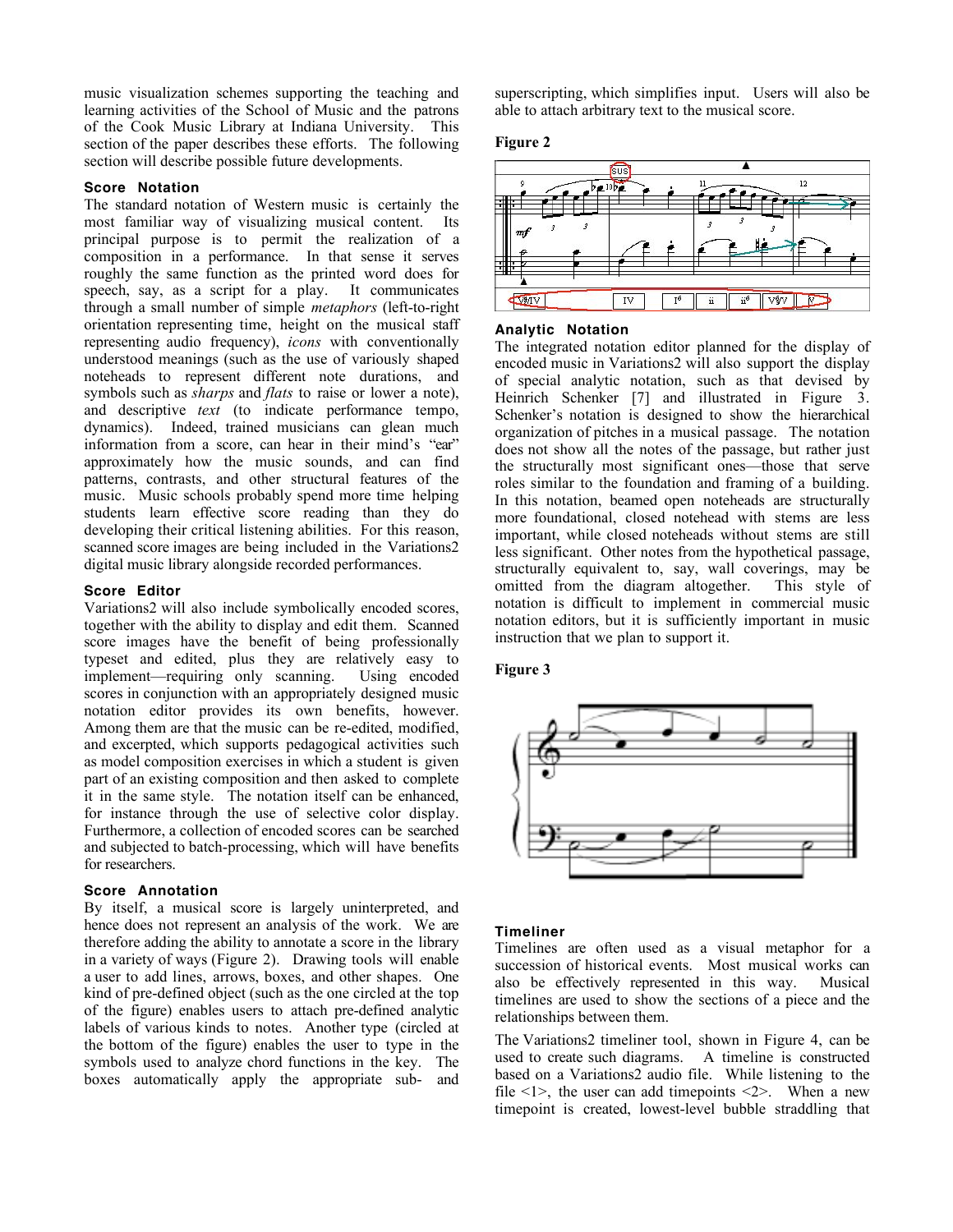point is divided into two parts <3>. The timepoints can have used-defined labels or the corresponding time index displayed beneath them (not shown here). Once the timepoints are marked, the user can select and group bubbles, forming higher-level bubbles, and can add labels to each bubble  $\leq 4$ . These labels typically use the same letters to represent passages that are the same (a a), primes for passages are similar (a a'), and different letters if the music is different (a b). The colors of the bubbles can be changed as well, to provide a visual analog relationships depicted by the alphabetic labels. Finally, a more extensive text annotation can be added to each label <5>. Clicking on a bubble will then play that the music under that bubble, and display any associated annotations. A well-constructed timeline can provide a clear picture of the thematic structure of a movement. By tying the diagram to an audio file, it is then possible to quickly compare nonadjacent passages, which can enhance one's understanding of a musical work.

# **FUTURE PLANS AND OPPORTUNITIES**

The various content visualization components within Variations2 will eventually be integrated into a single application, as part of the Multimedia Music Theory Teaching component of the project [4]. A lesson authoring environment will enable instructors to provide guided activities for their students. Students are able to save their files, share them with each other, and submit them to their instructors.

The visualization techniques described here for music are by no means the only possible visualizations. For example, Cogan [2] uses audio spectrograms to display musical structures of recorded music. Brinkman & Mesiti [1] convert encoded musical scores into x-y plots, with x representing time, and y representing various musical parameters (often pitch) to show interesting musical relationships that are not readily apparent in the score. More generally, ongoing research in visualization and retrieval tasks are carried out by members of the Music Information Retrieval Community [5]. Which kinds of data visualization will prove to be of sufficiently general use to justify developing robust user interfaces for them in the context of a digital music library is a question for which answers are still being sought.

## **ACKNOWLEDGMENTS**

This material is based upon work supported by the National Science Foundation under Grant No. 9909068. Any opinions, findings, and conclusions or recommendations expressed in this material are those of the author and do not necessarily reflect the views of the National Science Foundation. The author would like to acknowledge the contributions of Brent Yorgason, Mark Notess, Maggie Swan, James Halliday to the design and development of the Timeliner tool described in this paper, and to the many other members of the Variations2 project team whose ideas and suggestions are reflected here.

## **REFERENCES**

- 1. Brinkman, A. and Mesiti, M.. Graphic Modeling of Musical Structure. Computers in Music Research 3, 1991, pp. 1-42.
- 2. Cogan, R. New Images of Musical Sound. Cambridge, Mass.: Harvard University Press, 1984.
- 3. Dunn, J.W., and Mayer, C.A. VARIATIONS: A digital music library system at Indiana University. In DL '99: Proceedings of the Fourth ACM Conference on Digital Libraries, Berkeley, California, August 1999, pp. 12- 19.
- 4. Isaacson, E. Multimedia Music Theory Teaching Project. http://theory.music.indiana.edu/mmtt
- 5. Music Information Retrieval. http://www.music-ir.org/
- 6. Notess M. & N. Minibayeva, N. Variations2: Toward Visual Interfaces for Digital Music Libraries. Second International Workshop on Visual Interfaces to Digital Libraries. http://vw.indiana.edu/visual02/Notess.pdf
- 7. Schenker, H. Free Composition. New Musical Theories and Fantasies, vol. 3. Trans. and ed. E. Oster. New York: Maxwell Macmillan, 1970.
- 8. Variations. See http://www.dlib.indiana.edu/variations/
- 9. Variations2: the Indiana University Digital Music Library Project. See http://dml.indiana.edu/